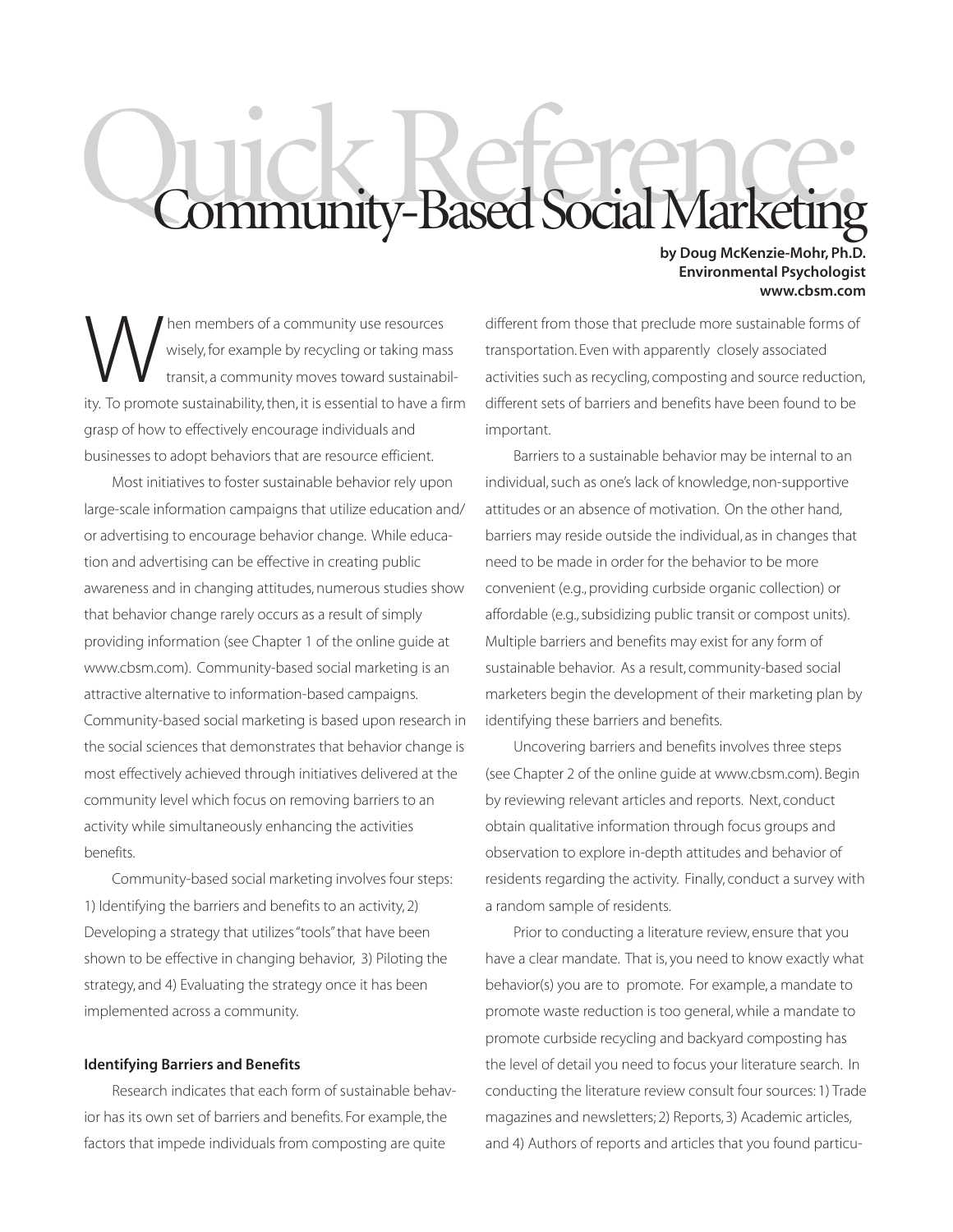larly useful.

2

The literature review will assist you in identifying issues to be further explored with residents of your community through focus groups, observation and surveys. Limit the size of each of your focus groups to 6 to 8 people and make it easy for people to participate by providing services such as childcare and transportation. Come to the focus groups with a set of clearly defined questions that have been informed by your literature review. The facilitator of the focus groups, must clearly steer the discussion and ensure that all participants feel comfortable in participating. Have an assistant who takes notes during the group. Don't provide information about your program prior to the focus groups as this information will influence the information you receive from participants. When the focus groups are completed, tabulate the responses that you received and identify barriers and benefits that are mentioned by significant numbers of participants.

Focus groups are useful in obtaining in-depth information but are limited by the small number of participants and the influence that the group itself has upon what each member feels comfortable saying. Surveys overcome these two limitations.

Observational studies of specific behaviors are another valuable tool. By directly observing what people do you can more easily identify skill deficits, sequences and incentives that are already at work to reward existing behaviors. Observational studies help reduce the problems of selfreport data and get the researcher much closer to the community and the behavior. Observation is also useful in evaluating behavioral compliance, particularly for behaviors where people are being asked to learn and maintain new skills.

Conducting a survey consists of seven steps.

*First, begin by clarifying the objective of the survey*. Do this by creating a survey objective statement which indicates the purpose of the survey. This statement can be used to ensure that you have the support of your colleagues before proceeding. This statement can also act as a reference when later deciding upon the relevance of potential survey items.

*Second, list the items which are to be measured*. Note that at this point you are not concerned with writing the questions, but rather with identifying the "themes" or "topics" that will be covered in the questionnaire.

*Third, write the survey*. In writing the survey avoid "openended" questions since they are difficult to analyze and extend the length of the survey. Further, limit yourself to only using a few types of scales for "closed-ended" questions, as this will speed conducting of the survey. When selecting how many options to provide on the scale, use six- or sevenpoint scales as they provide a broader range of answers than scales with fewer options. Whether you select six- or sevenpoint scales, stay with your choice throughout the survey. As you write your survey, ask four questions of each item: 1) Is this a question that can be asked exactly as written?; 2) Is this a question that will mean the same thing to everyone?; 3) Is this a question that people can answer, and 4) Is this a question that people will be willing to answer?

*Fourth, when the survey is completed ,take the time to pilot it with 10 to 15 people.* Piloting the survey allows you to scrutinize the wording of the questions and the length of the survey. Don't include the data you obtain from the pilot with the data you obtain from the actual survey.

*Fifth, select the sample.* Surveys are most useful when the respondents are randomly selected from your community. A sample has been randomly selected when each adult in the community has an equal chance of being asked to participate. When this criteria is met, you can generalize your results back to the whole community with confidence.

*Sixth, conduct the survey.* If you are conducting the survey in-house, see the set of instructions for interviewers provided in Chapter 2 of the online guide at www.cbsm.com. If the survey is being conducted for you by a research firm you can expect that it will take approximately a week to two weeks for the survey to be completed.

*Seventh, analyze the data.* Unless you have someone on staff with a statistical background, you will want to have the survey data analyzed for you. In having the data analyzed, ask for a thorough description of those individuals who are engaging in the activity, as well as for those that are not

Community-Based Social Marketing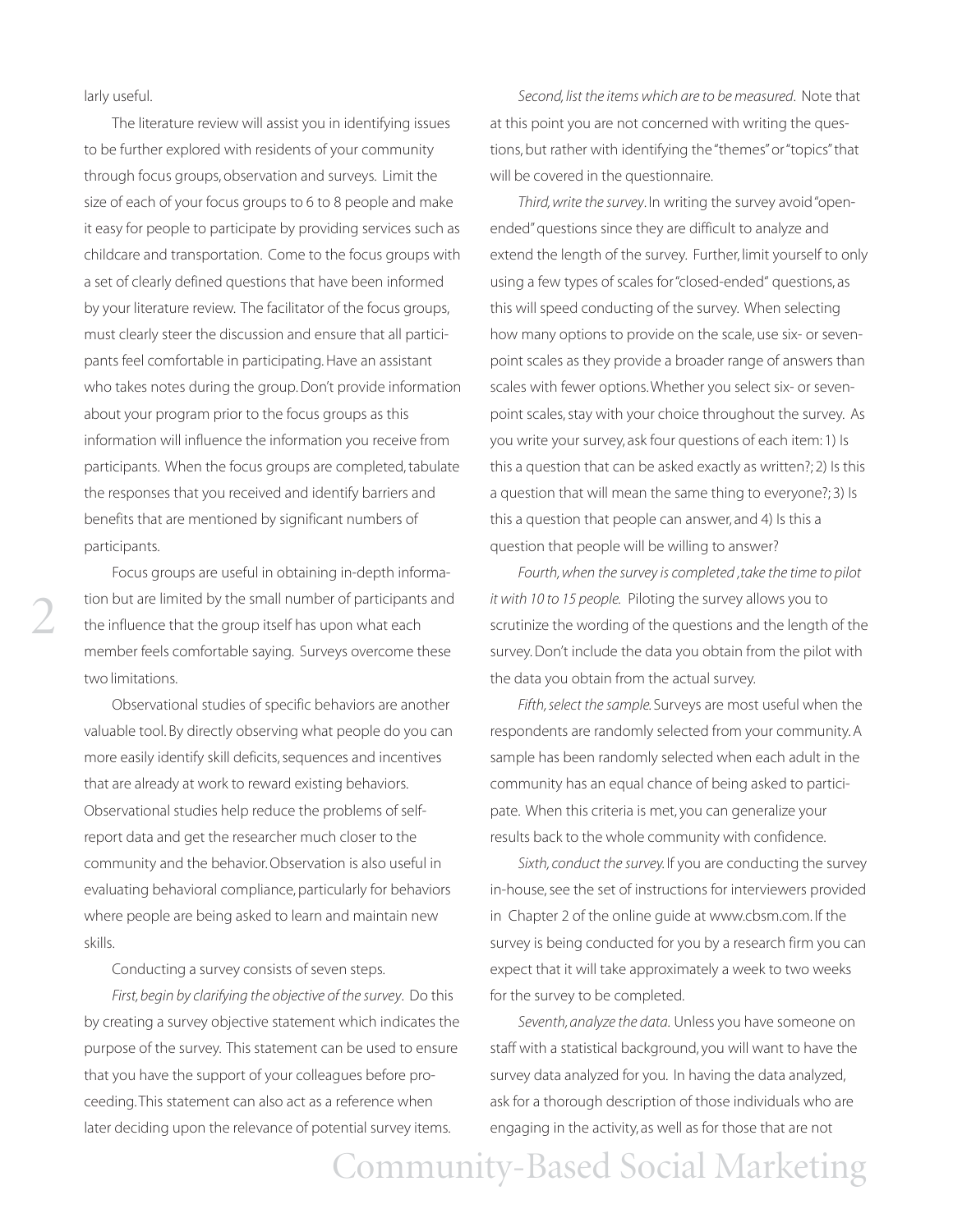(descriptive statistics). Also, ask for the factors that distinguish people who are doing the behavior, such as composting, from those who are not, and the relative importance of these factors (multivariate statistics).

Significant pressures, such as time and staffing constraints, and increased project costs often result in this first step, the identification of barriers, being skipped. While these pressures are real and important, failure to identify barriers and benefits will often result in a program that either has a diminished impact or no impact at all. The identification of barriers and benefits is an essential first step to the development of a sound community-based social marketing strategy. By conducting a literature review, focus groups, observation and a survey you will be well positioned to develop an effective strategy.

### **Tools of Behavior Change**

Community-based social marketing draws upon research in the social sciences, and particularly psychology, that has identified a variety of effective "tools" for promoting behavior change. Keep in mind that these tools are often most effective when used in combination with one another.

These tools are as follows:

# *Commitment*

In a wide variety of settings people who have initially agreed to a small request, such as to wear a button saying they support the purchase of products with recycled-content, have subsequently been found to be far more likely to agree to a larger request, such as actually purchasing these products.

Why does seeking commitment to an initial small request work? There are likely two reasons. First, when people go along with an initial request, it often alters the way they perceive themselves. That is, they come to see themselves, for example, as the type of person who believes it is important to purchase products that have recycled content. Second, we have a strong desire to be seen as consistent by others. Indeed, our society emphasizes consistency and people who are inconsistent are often viewed negatively. As a result, if we agree to wear a button supporting the purchase of recycledcontent products, it would be inconsistent not to purchase these products when we shop.

Commitment as a behavior change tool has been utilized in a variety of studies with often dramatic results (see Chapter 3 of the online guide at www.cbsm.com). In considering using commitment, follow these guidelines:

*Emphasize written over verbal commitments*. Written commitments have been found to be more effective in bringing about long-term change.

*Ask for public commitments:* When commitments are made public, such as by having names advertised in a newspaper, behavior change is more likely.

*Seek commitments in groups:* If possible, seek commitments from groups of people that are highly cohesive, such as a church group. The close ties of these individuals, coupled with the importance of being consistent, make it more likely that people will follow through with their commitment.

*Actively involve the person.* When people are actively involved, such as being asked to peer into an attic or hold a container to measure the flow-rate of a shower, they are more likely to see themselves as committed to the activity.

3

*Use existing points of contact to obtain commitments:* Wherever natural contact occurs, look for opportunities to seek a commitment. For example, when people purchase paint ask them to sign a commitment that they will dispose of any left-over paint properly, or, better yet, take it to a paint exchange if one exists.

*Help people to view themselves as environmentally concerned.* We can help people to see themselves as environmentally concerned, and therefore more committed to other sustainable activities, by commenting on their past actions. For example, when someone comes to pick up a composter, ask them if they recycle. If they do, note that their recycling is evidence of their concern for the environment and that beginning composting is a natural way to reduce waste even more.

*Don't use coercion.* In order for this behavior change tool to be effective, the commitment has to be freely volunteered. That is, only ask for commitments when people

Quick Reference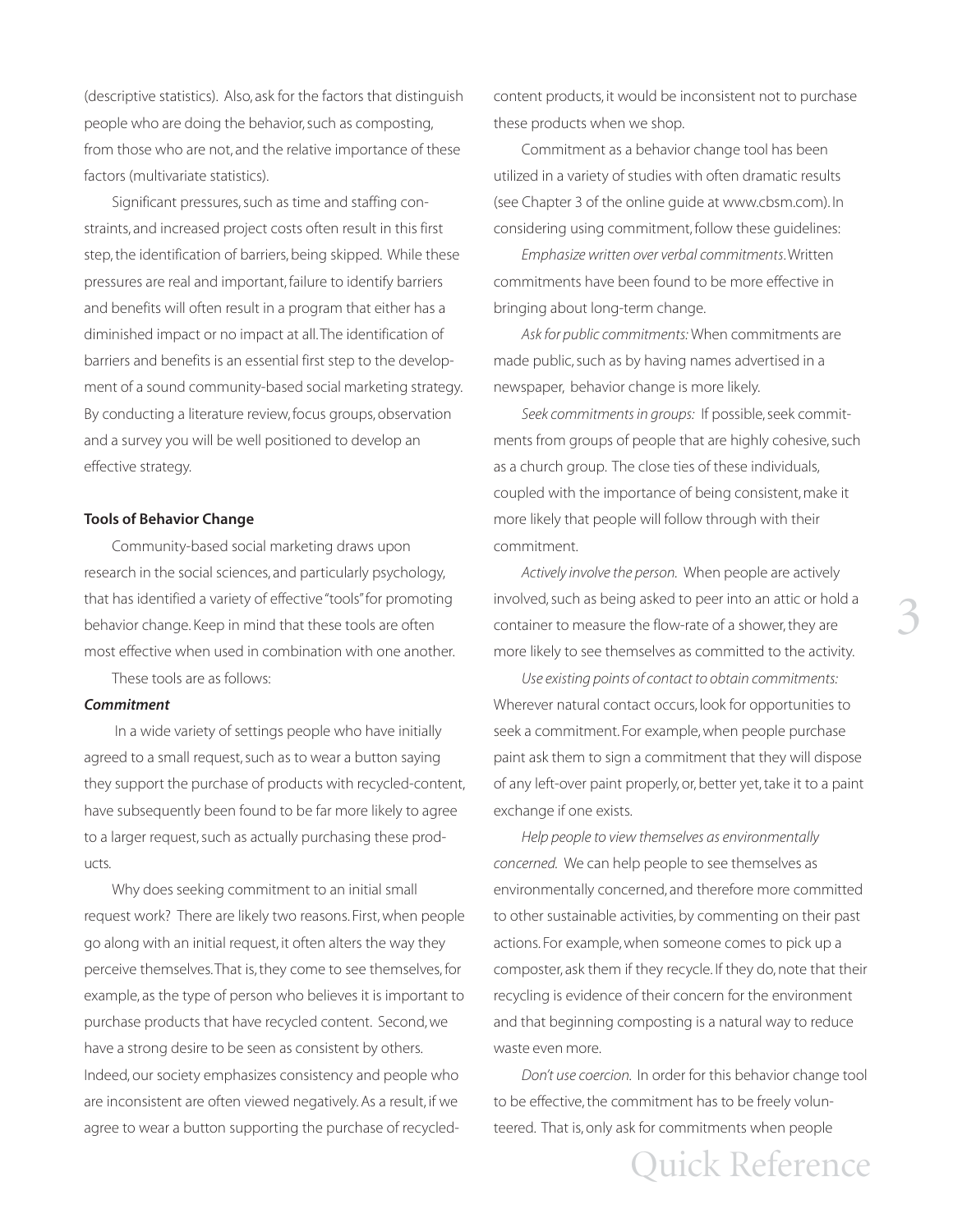appear to be interested in an activity.

See the cases studies and graphics at www.cbsm.com for examples of how to use commitment.

#### *Prompts*

4

Numerous behaviors that support sustainability are susceptible to the most human of traits: forgetting. People have to *remember* to turn off lights, check the air pressure in car tires, turn off the engine when waiting to pick someone up, turn down the thermostat, select items that have recycled-content, etc. Fortunately, prompts can be very effective in reminding us to perform these activities (see Chapter 4 of the online guide at www.cbsm.com). Prompts are visual or auditory aids which remind us to carry out an activity that we might otherwise forget. In using prompts you will want to ensure that you follow these guidelines:

*Make the prompt noticeable.* In order for a prompt to be effective it has to first be noticed. Make sure that your prompt is vivid (a bright color) and eye-catching.

*Make the prompt self-explanatory.* All the information that is needed for someone to take the appropriate action should be conveyed in the prompt. For example, if you were using a prompt to increase the likelihood that people with odd numbered street addresses would only water their lawns on odd numbered calendar days (and vice versa), the prompt that you attach to an outside faucet could read (water your lawn only on odd numbered calendar days).

*Present the prompt in as close proximity as is possible to where the action is to be taken.* If you want to encourage people to turn off lights upon leaving a room, for example, affix the prompt beside or directly on the light switch plate.

*Use prompts to encourage people to engage in positive behaviors.* It is important, when possible, to encourage positive behaviors. If you want people to purchase environmentally friendly products when shopping, place prompts throughout a store that bring attention to those items rather than bringing attention to items that should be avoided. Not only is the encouragement of positive behaviors more likely to be supported by retail outlets (few would let negative prompts be posted), but positive behaviors also make people feel good about their actions, which increases the

likelihood that the actions will be carried out in the future.

See the cases studies and graphics at www.cbsm.com for examples of how to use prompts.

#### *Norms*

To date, few programs have emphasized the development of community norms which support people engaging in sustainable behavior. This lack of attention to norms is unfortunate given the impact they can have upon behavior (see Chapter 5 of the online guide at www.cbsm.com). Norms guide how we should behave. If we observe others acting unsustainably, such as using water inefficiently, we are more likely to act similarly. In contrast, if we observe members of our community acting sustainably we are more likely to do the same.

When considering including norms in programs you develop, keep the following guidelines in mind:

*Make the Norm Visible.* For norms to influence the behavior of others they have to be aware of the norm. The very act of taking recyclables to the curbside, for example, communicates a community norm about the importance of recycling. Most sustainable activities, however, do not have the community visibility which recycling has, and norms that support the activity, therefore, have to be promoted more actively. Find ways to publicize involvement in sustainable activities, such as providing ongoing community feedback on the amount of water that has been saved by homes using water efficiently.

*Use Personal Contact to Reinforce Norms.* Research suggests that internalization of norms is more likely to occur as a result of personal contact. As a consequence, use personal contact as an opportunity to reinforce norms that support sustainable behavior.

See the cases studies and graphics at www.cbsm.com for examples of how to use norms.

## *Communication*

All programs to foster sustainable behavior include a communication component. The impact of communications upon behavior can vary dramatically based upon how the communication is developed (see Chapter 6 of the online guide at www.cbsm.com). To develop effective communica-

Community-Based Social Marketing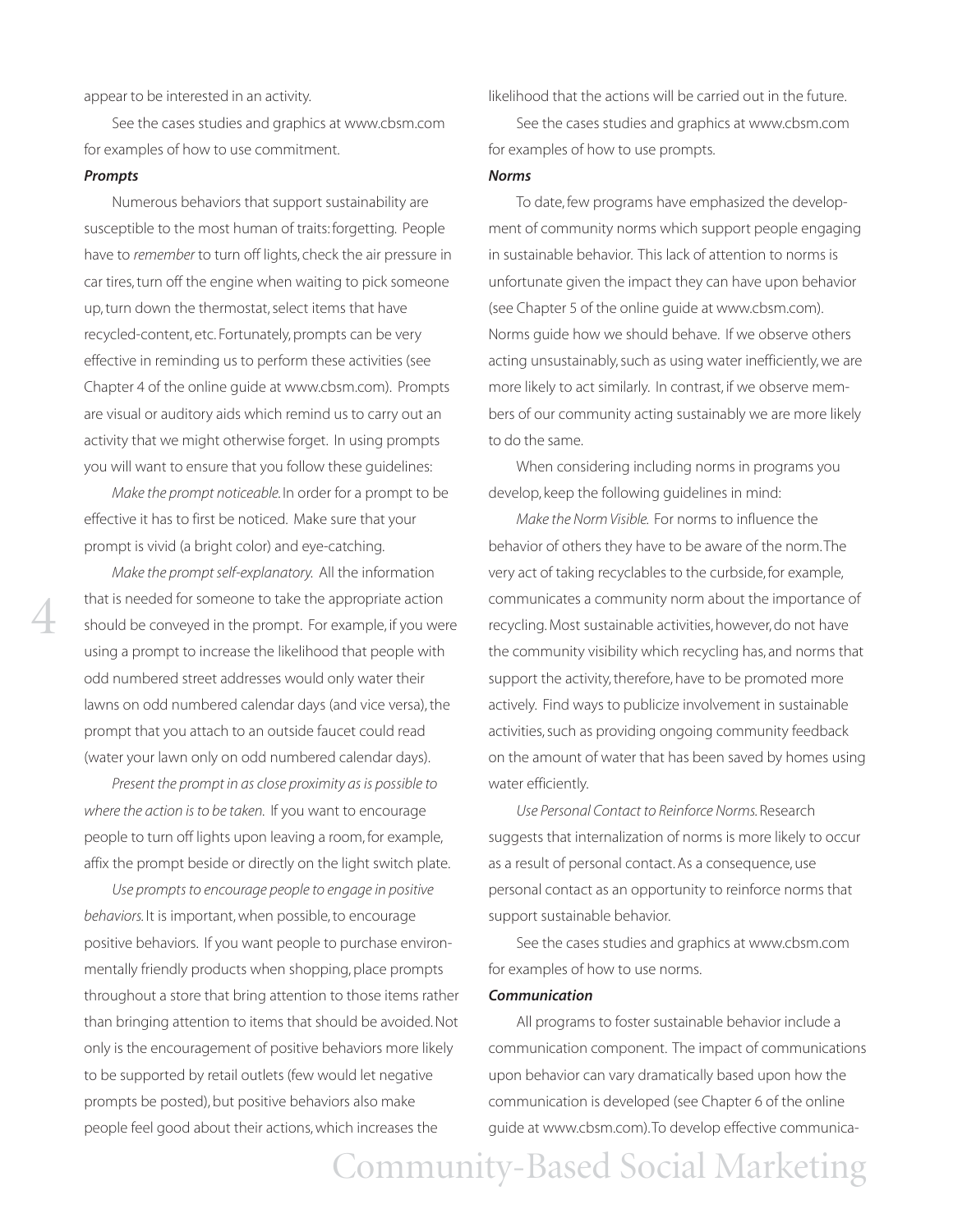tions, include the following elements:

*Use Captivating Information.* All persuasion depends upon capturing attention. Without attention, persuasion is impossible. Communications can be made more effective by ensuring that they are vivid, personal and concrete.

*Know your Audience.* All communications should be developed with your audience in mind. Before developing communications, you should have a firm sense of the attitudes, beliefs and behavior of your intended audience(s).

*Use a Credible Source.* The individual or organization that presents your message can have a dramatic impact upon how it is received and subsequent behavior. Ensure that whoever delivers your message is seen as credible. Individuals or organizations tend to be viewed as credible when they have expertise, or are seen as trustworthy.

*Frame your Message.* How you present or "frame" your activity can impact upon the likelihood that people will engage in it. In general, you should emphasize the losses that occur as a result of inaction (e.g., from not insulating) rather than the savings that occur from action (e.g. insulating).

*Carefully Consider Threatening Messages*. While environmental issues lend themselves easily to the use of threatening or fearful messages, do so with caution. While the public needs to understand the implications of such serious issues as global warming, toxic waste, or ozone depletion, they also need to be told what positive action they can take if threatening information is to be useful. In short, whenever you contemplate using a threatening message consider whether you can at the same time present concrete actions that individuals can take to reduce the threat.

*Decide on a One-Sided versus Two-Sided Message.* Onesided communications are usually more persuasive with audiences who have little or no comprehension of an issue. As knowledge increases, however, two-sided messages are generally more persuasive.

*Make Your Message Easy to Remember.* All sustainable activities depend upon memory. People have to remember *what* to do, *when* to do it, and *how* to do it. Use prompts (Chapter 4) to assist people in remembering. Also develop messages that are clear and specific.

*Provide Personal or Community Goals.* Providing targets for a household or community to achieve can help to provide motivation for sustainable behavior.

*Emphasize Personal Contact.* Research on persuasion documents that the major influence upon our attitudes and behavior is the people we interact with rather than the media. Create opportunities for people to talk to one another through programs such as block leaders, in which individuals from a neighborhood who already have experience in a sustainable activity, such as composting, speak to others who live close by. Through personal contact, provide opportunities for people to model sustainable behavior for one another, such as installing weather-stripping, and facilitate ongoing discussions in your community to allow social diffusion of new behaviors to occur.

*Provide Feedback.* Remember to provide members of your community with feedback about the effectiveness of their actions. Feedback has been found to have a positive impact upon the adoption and maintenance of sustainable behaviors.

See the cases studies and graphics at www.cbsm.com for examples of how to effectively communicate.

5

# *Incentives*

Incentives have been shown to have a substantial impact on a variety of sustainable activities including waste reduction, energy efficiency and transportation (see Chapter 7 of the online guide at www.cbsm.com). They are particularly useful when motivation to engage in action is low or people are not doing the activity as effectively as they could. Gardner and Stern (1996) suggest the following guidelines in using incentives:

*Closely Pair the Incentive and the Behavior.* The closer in time the incentive is presented to the behavior it is meant to affect, the more likely that it will be effective.

*Use Incentives to Reward Positive Behavior.* Where possible, use incentives to reward people for taking positive actions, such as returning beverage containers, rather than fining them for engaging in negative actions, such as littering.

*Make the Incentive Visible.* For incentives to be effective, you need to draw people's attention to them. Consider

Quick Reference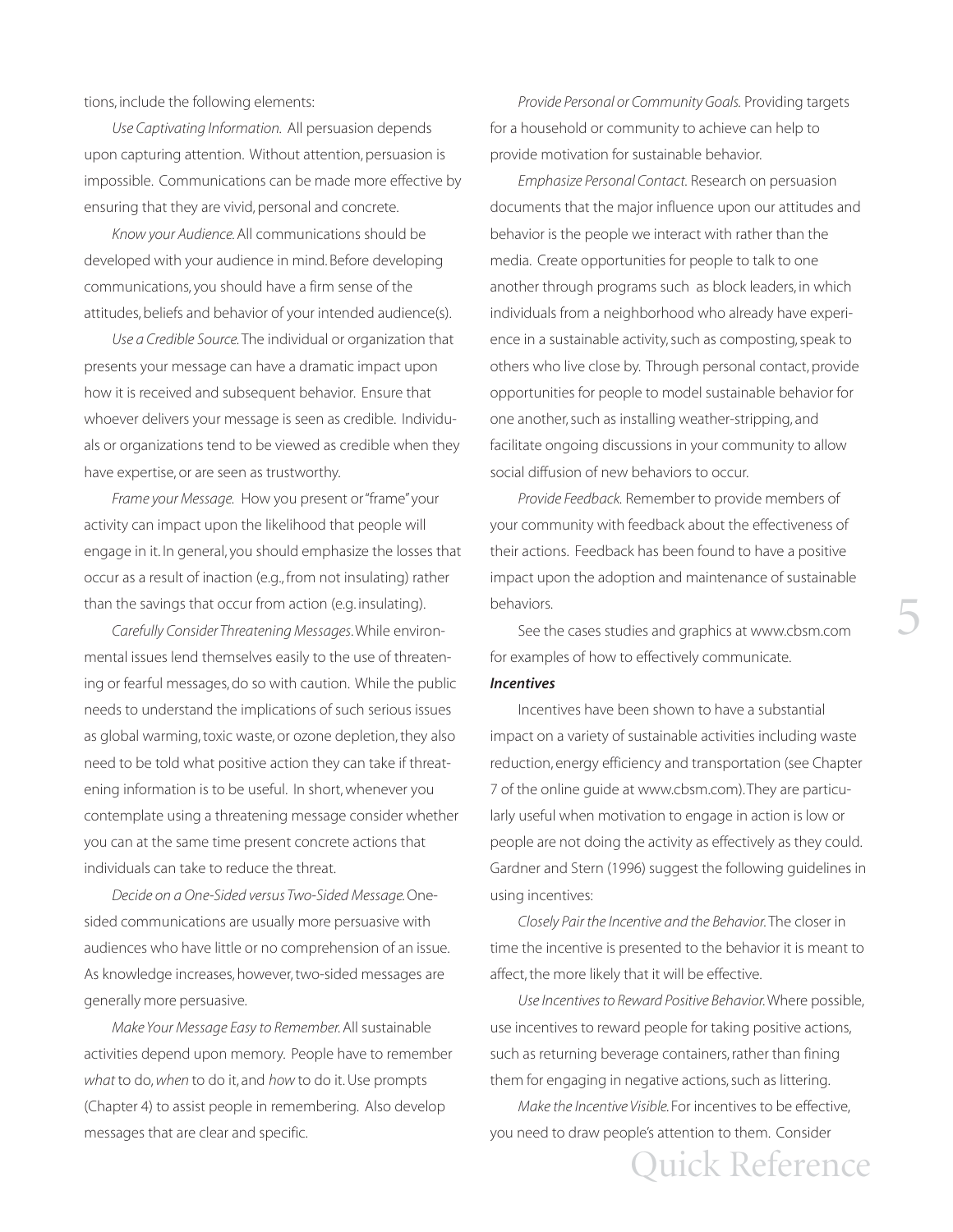using vivid techniques to make incentives noticeable (see Chapter 6). Also, incentives can be made more visible by closely associating them with the behavior they are meant to effect, such as having people attach tags to their garbage bags in order to have them picked up in a user pay garbage disposal program.

*Be Cautious about Removing Incentives*: Incentives can be powerful levers to motivate behavior, but they can also undermine internal motivations that people have for engaging in an activity. If you plan to use an incentive to encourage a sustainable behavior, remember that if you elect to remove the incentive at a later time the level of motivation that existed prior to the introduction of the incentive may no longer exist.

*Prepare for People's Attempts to Avoid the Incentive.* Incentives such as separate laneways for multiple occupant vehicles can have a significant impact upon behavior. However, because these incentives powerfully reward one behavior (car pooling) and strongly punish another (single occupant driving), there is strong motivation to try to "beat" the incentive. In preparing incentives, give careful consideration to how people may try to avoid the incentive and plan accordingly.

*Carefully Consider the Size of the Incentive.* In arriving at what size of incentive to use, study the experience of other communities in applying incentives to motivate the same behavior.

*Use Non-Monetary Incentives.* While most incentives are monetary, nonmonetary incentives, such as social approval, can also exert a strong influence upon behavior. Consider ways that social approval and other nonmonetary incentives can be integrated into your program.

See the cases studies and graphics at www.cbsm.com for examples of how to use incentives.

### **Removing External Barriers**

6

The behavior change strategies presented above can have a significant influence upon the adoption and maintenance of behavior. However, they will be ineffectual if significant external barriers exist to the behavior you wish to promote (see Chapter 8 of the online guide at www.cbsm.com). It is important to identify these barriers and plan for how you will overcome them. Study other communities to see how they have managed to overcome similar obstacles. Assess whether you have the resources to overcome the external barriers you identify. If you do not, carefully consider whether you wish to implement a program.

#### **Design and Evaluation**

The design of a community-based social marketing strategy begins with identifying the barriers to the activity you wish to promote (see Chapter 9 of the online guide at www.cbsm.com). Knowledge of barriers is particularly important. Without this information it is impossible to design an effective program. In identifying barriers, be sure to conduct statistical analysis that allows you to prioritize the barriers. Knowing the relative importance of barriers will allow you to use limited resources to their greatest benefit. Once you have identified and prioritized your barriers, select behavior change tools that match the barriers you are trying to overcome. When you have arrived at a design for your program, obtain feedback on your plans from several focus groups. Look for recurring themes in their comments as they may indicate areas in which your planned program needs to be redesigned. Once you are confident that you have a program that should affect behavior, pilot the program. In conducting the pilot, ensure that you have at least two groups; one that receives the intervention and another that serves as a comparison or control group. Randomly assign households or individuals into either group to ensure that the only difference between the groups is whether or not they received the intervention. In evaluating the effectiveness of your pilot, focus on behavior change rather than measures of awareness or attitude change. If your pilot is not successful in altering behavior, revise your strategy and pilot it again. Assuming that you know why a pilot did not work, and that you now have the information you need to go straight to community-wide implementation, can be a very expensive mistake. When your pilot is effectively changing

Community-Based Social Marketing